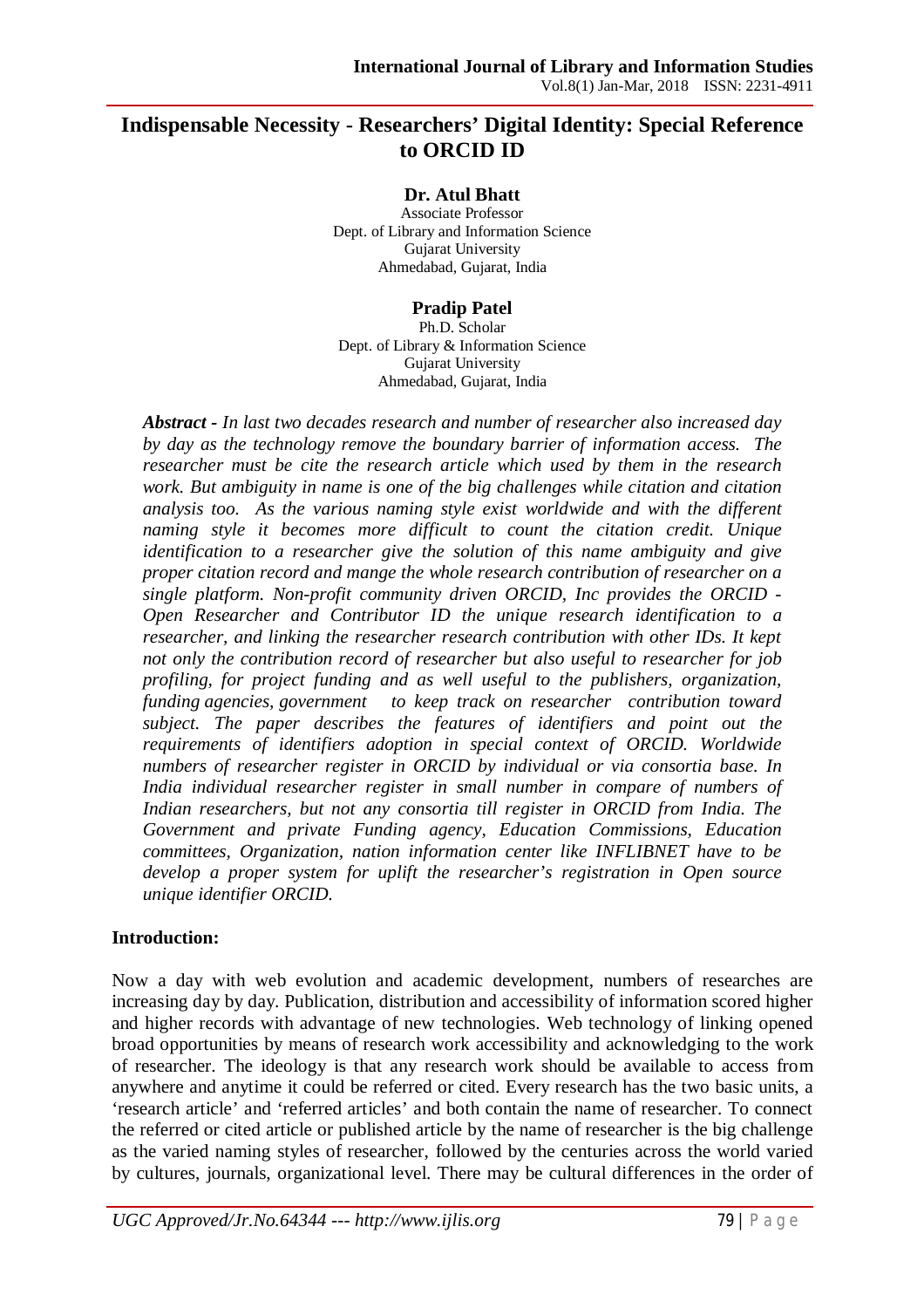First name, Middle name and Last name. Name contains the inconsistent use of abbreviations by the different styles of naming. It is also difficult to collect manage and represent the whole contribution of a researcher toward their subject area. To identify a researcher, to collaborate the research work of a single one researcher is almost the difficult task. Names are in various formats, in various publication platforms which creates the ambiguity. Here the 'name' indicates the name of the researcher of a work and name of researcher who's works referred by researcher to support their work. Name ambiguity makes the confusion to researcher, publisher, database producers, funders, librarian, bibliometric publications to find out the works of named person. As we know in India there are different naming styles changed state by state, they write the spelling of name as their pronunciation e. g. Agarawal, Aggrawal, Agrawal, Aggarwal, or sing, singh, sinh. In northern states of India they use the first name suffixes as the middle name abbreviations, e.g. Stayendra Singh Rawat written as S. S. Rawat while in South India they use the village name in their name abbreviations.To avoid this type ambiguous issue and variation in naming style, requirement rise to develop a unique identity of a researcher which should be easily acceptable and adoptable by the worldwide community. These unique identities know as Unique Author Identifiers. Identifiers can increase the usage of existing research as well the increase the demand of new research.Collaboration, accessibility, citation, citation analysis, career development graph and project approvals by funder become valuable and can be managed swiftly with Unique Author Identifiers.

# **Researcher Digital Identity: Indispensable Necessity**

Researcher is the term generally used for the subjective publication authors so here the unique author identifiers term can be replace by the unique researcher identifiers. The unique identity to a researcher may establish their identity uniqueness and contribute to make possible the collaboration of their career output on a single platform. Very earlier Garfield (1969) pointed out his anxiety at the 'needless ambiguity and Confusion' caused by researcher who omits parts of their names and initials in the publications, they recommend that 'scientist who are just now embarking o their careers would be well advised to measure the information content on their names as they appear in indexes such as index, Medicus, Physics abstract, biological abstract and science citation index'. Garfield (1981) mentionedstudy in his article, in period of 1965 to 1978 the 945 research articles used 'T SUZUKI' under author term and cited over 7300 times, at that time 'T SUZUKI' adopted by 25 different researchers as author term in SCI. Thus it becomes difficult to find out and credit out the right author.

The proper identification to a researcher required so any can access the whole research of a researcher with single identity and its known as 'unique researcher identifiers'. Identifiers provide a digital identity to a researcher, which distinguished them from other researcher and develop appropriate linking between researchers and the research activities. Researcher, scientist, scholars, teachers, students or anyone can associates their research output, education details, employment details and details related their collaborators.

Nowadays many countries take initiatives in implementation of unique author identifiers, with support of consortia, publishers, government bodies etc. The organization/s demands a track of publications, research output and project details in employing process to evaluate and analyze the research activity of the person. The most accurate data may retrieve with a single click from a single identification on single platform and save the time, if the person has the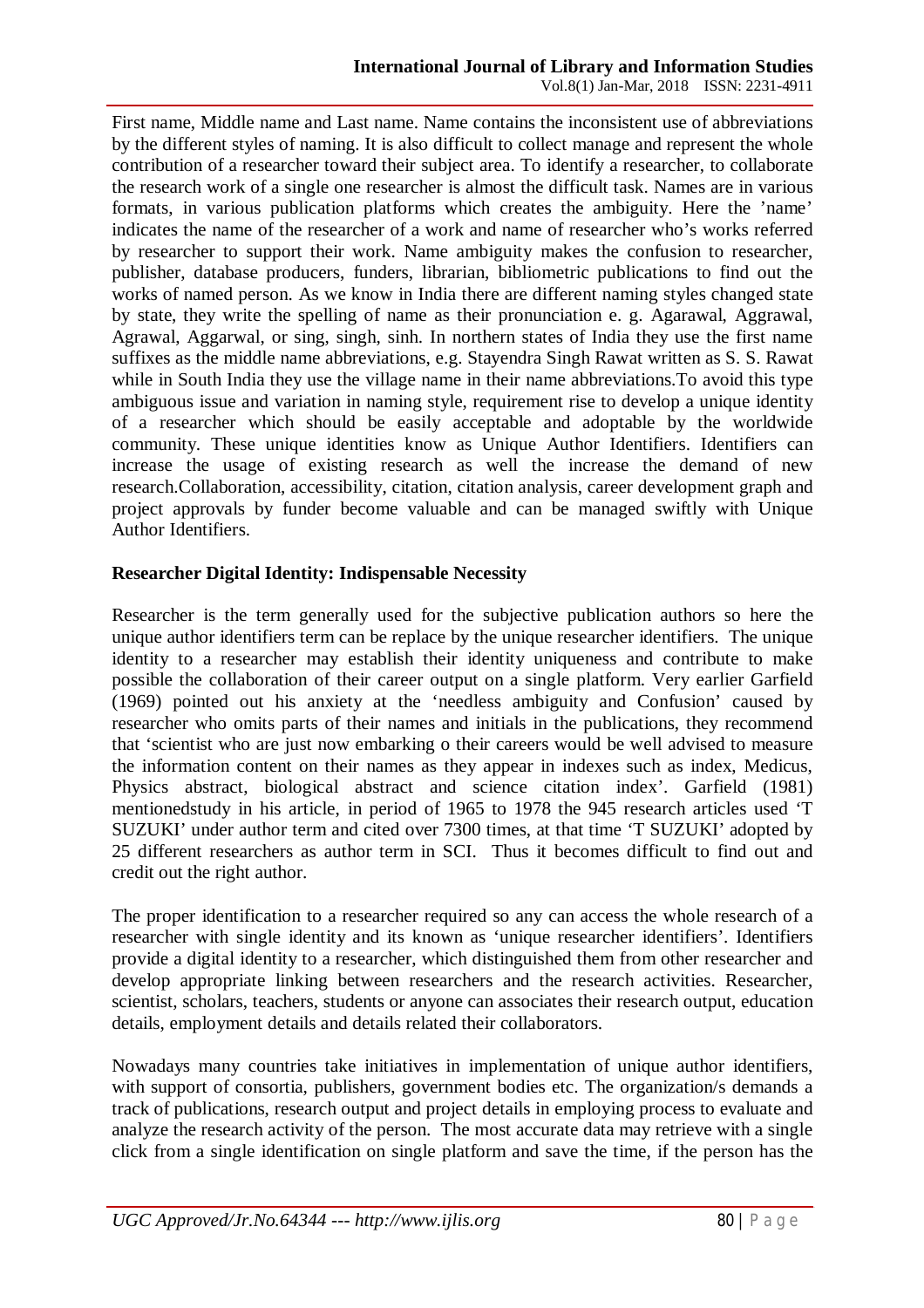unique identifier. It save the time of researcher to re-keying the information on multiple forms and minimized the error risk.

## **Review of Literature:**

Wolinsky(2008) mentioned the fundamental role author id, that any universal author id system weather it is database or the networks belongs to community and they have to make sure about the of database have to careful about and giving credit where credit is due. Fenner (2011) reviewed many of author id which are majorly adoptable unique identifiers such as AuthorClaim by Open Library Society developed in 1999, LATTES introduced in 1999 by National Council of Scientific and Technology Development - Brazil which is mandatory for Research in Brazil, VIAF developed by Online Computer Library Center – OCLC in 2003, NARCIS organized by RoyalNetherlands Academy of Arts and Sciences of the Netherlands, 2004 is mandatory for all researchers, ArXiv Author ID developed by Cornell University for researchers in Physics, Mathematics and Computer Science related disciplines, launched in 2005, Scopus Author ID by Elsevier commercially launched in 2006, Names Project by Mimas-British Library for researches and Institutions introduced in 2007, Research ID launched in 2008 by Thomson Reuters on commercial basis, ORCID launchedin 2009 by ORDIC, inc, PubMed Author ID maintained by National Library of Medicine – United Sates is Covers only Life Science.

Worldwide many more unique identifiers acceptable such as Google Scholar ID, ResearchGatewhich works as social networking site and many more available. All have the specific features and limitation. Major of them are limited to specific boundary. The most limitation is, it cover ups limited land area or subject area, some of them for specific subject, some of them are for specific country, some of them developed as propriety some of them are in collaboration with specific database, some of the are commercial some of them have government holding. Out of these many are accepted and adopted by researcher worldwide, but universally acceptance and adaptation is not possiblefor all by their various limitations.At present the out of them some trending uniqueresearcher Identifiers which gain the worldwide acceptanceand overcome the issue of ambiguity in author name and give the accurate credit to researcher and are 'ResearcherID','SCOPUS Author ID' and 'ORCID ID'. These are adopted highly by the researcher funders, research Institutes, publishers, employing organizations and by the government bodies.

Fundamentally all these three,ResearcherID, Scopus Author ID and ORICID IDare have almost the same aim, to resolve the ambiguity for researcher's identity and gives unique identity by linking their work with their unique identifiers. However in the functionality there are minor differences between the characteristics, features and limitations which play the major role in selection to adopt either any of them or all of them.

# **Scopus Author ID – An Overview**

Scopus Author ID is another identifier developed by Elsevier in 2006, used specially by the Scopus and their products. It differentiates distinguish names by providing a unique number to each author in Scopus and makes a group of all the documents written by that author. The Scopus author profile offers a variety of author metrics such as List of author's publications indexed by Scopus, number of co-authors, citation and citation by documents, h-index, etc. There are many services like Citation Alert Service (to follow a researcher), to add citations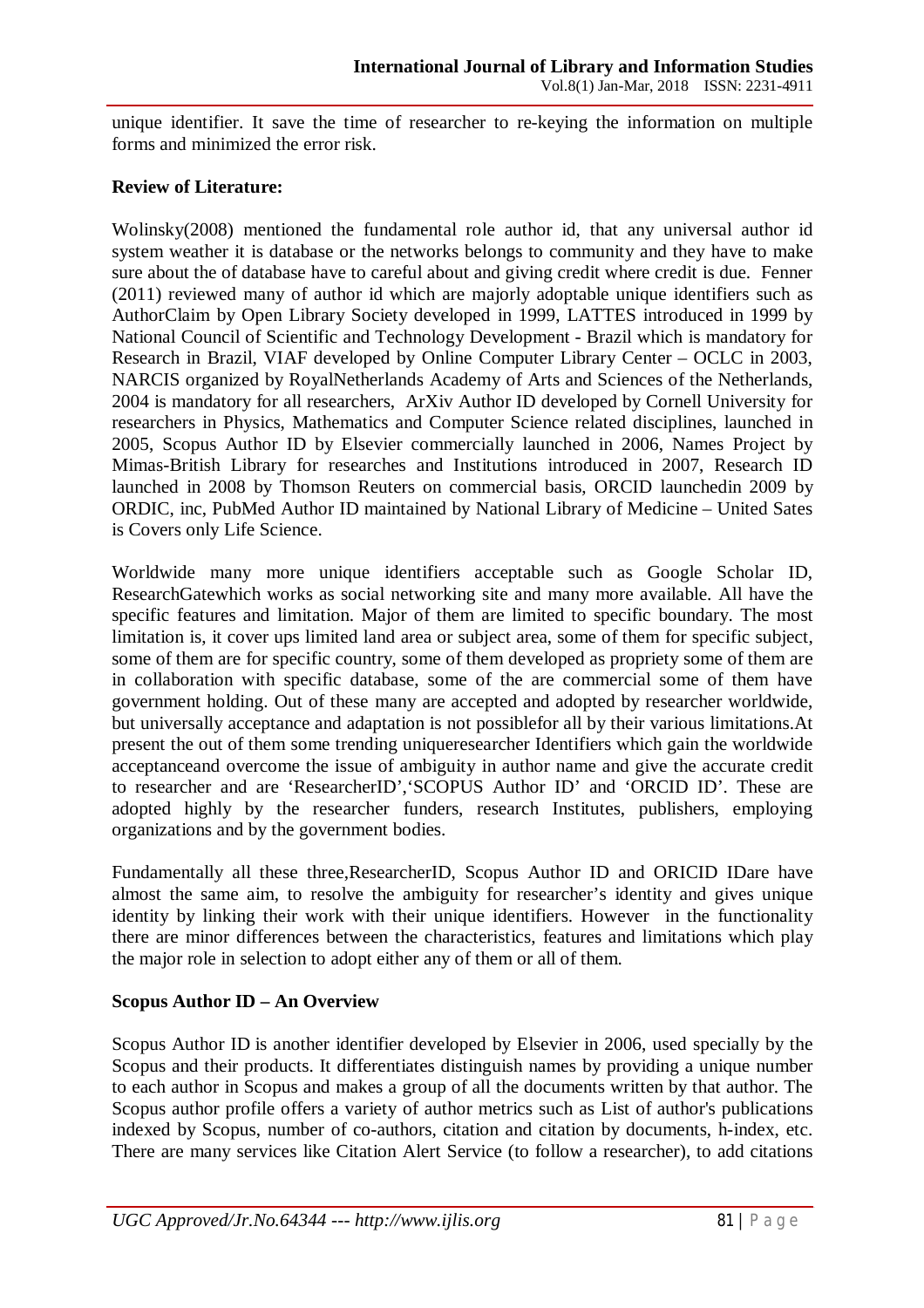to ORCID (integrated and updated ORCID ID) etc. By using a Scopus Author Identifier, seeker can be sure to found the correct author, even if an author is cited differently.

Scopus Author Identifier helps distinguish researchers with common surnames or last name, such as Smith, singh, Lee, by returning list of possible author matches to their affiliations of organizations, research and subject areas of interest. With algorithmic functionality it define the researcher on the basis of their last name, middle name, First Name, organization affiliations, city, country, source titles, publications citation, co-authors etc. algorithmic action finds different naming style of cited authors and put them under a oneroof of unique identification. However the problem with SCOPUS is that if the document does not match with an identifier, the algorithmic action grouped it separately. It possibly creates another record entry as new one for the already exist author in Scopus data.

A Scopus author ID available only if a researcher work published in a Scopus indexed journal. Scopus work on commercial basis and provided registration is via institutions and organizations. Individuals can access a preview mode to view what publications and authors available on Scopus, but full access not provided towards.

## **ResearcherID – An Overview**

ResearcherID is a unique identifier system for scientific researchers,developed by Thomson Reuters used in Web of Science, introduced in January 2008. It allows researchers to manage their lists of publications and can track cited articles in time. It can avoid erroneous identification of the author regardless of institutional affiliation allowing researcher to easily track their research. A ResearcherID number is an alphanumeric characters and each ID contains the year of registration. Researcher can register their self freely and can opt the unique identification number 'ResearcherID'. e.g. Monika Hestad - designer and researcher haveResearcherID K-8011-2013.

ResearcherIDgives the complete illustration of the whole research production of an author.Researcher can use their profile and be sure that they correctly credited for their work in Web of Science.Cals&Kotz (2008) brought out benefit that it should consider as an initiative to solve the common problem of misidentification of authors.Advantage brings some drawbacks by self.Wolinsky (2008) pointed out that it was charged by Peter Binfield, Managing Editor of PLoS for being commercial and proprietary and they draws attention in requirement for the acceptable open source identifier that everyone can access.

# **ORCID ID – An Overview**

ORCID - Open Researcher and Contributor ID, introduced as a non-proprietary unique author identifier for academic authors and contributors, which offers independently registry on open access basis and give the unique identification to researcher in research and academic publishing. The ORCID initiative begins in 2009 and was moved a step ahead, converted in nonprofit organization in August 2010.It is an independent nonprofit organization, certified as incorporated by Delaware, United States of America in August 2010 named ORCID, Inc., with an international board of directors.

ORCID started issuing the identifiers with launch of registry in October 2012. According to Gasparyan(2014)it is the first non profit and non proprietor establishment who take initiative for unique identifiers by 'Open Researcher Contributor Identification Initiative'.It is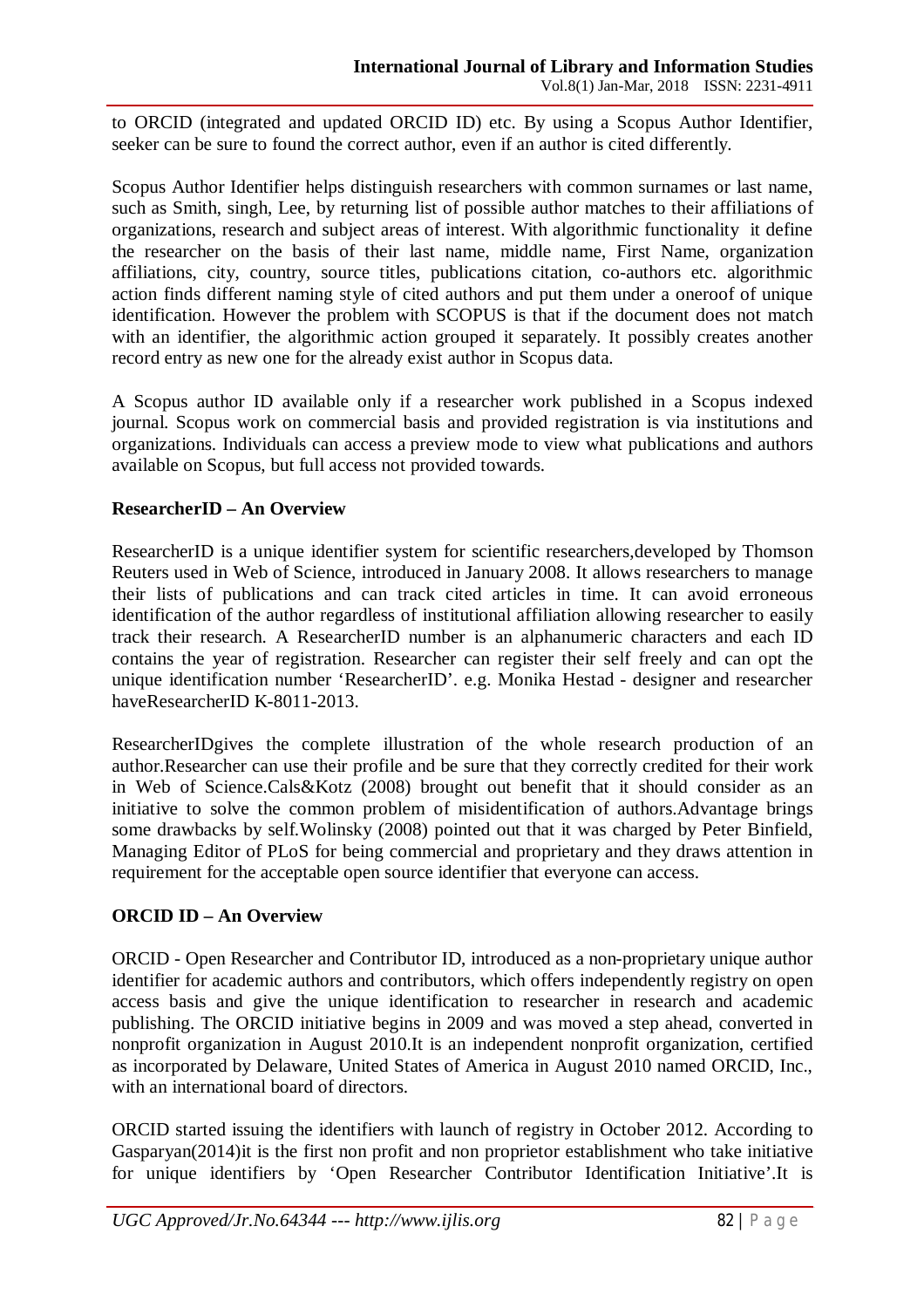alphanumeric code which gives the unique identity to researchers and contributors.ORCID IDs specified as URI by a 16-digit number compatible, following standard ISO 27729 E.g. Monika Hestad the ORCID is http://orcid.org/0000-0002-7646-2506. Both the hypertext transfer protocols http:// & htps:// supported by ORCID. Any individual researcher can register free of cost and can obtain the ORCID ID, but it is paid for organizations.

## **Suitable, acceptable and Sustainable ID - ORCID ID**

ORCID ownership plays an important role in their worldwide acceptance. ResearcherID and Scopus Author ID are proprietary IDs while ORCID not owned by a publisher, it is almost as the firstopen registry for Researcher/Contributor Identification. Community-driven organizationORCID, Inc. works with teams ofworldwide representatives such as funderslike Welcome Trust, publishers like Thomson Reuters, Wiley-Blackwell, Nature Elsevier and universities like Cornell MIT, Barcelona and many others.ORCID, Inc. visionary sight aim to connect the participant of research, scholarship, and innovation work across the world must be uniquely identified.

To analyze the publication of a researcher from different database such as web of Science, SCOPUS etc.become time consuming for both researcher and analyzer as it is not ease to collect, manage or analyzing the different list of publication of single author. But by the putting the ORCID ID in identifier field gives less time consuming instant access of research output in a unique required format. ORCID provides a vast collection with support of central registry of identifiers of individual researchers via transparent link-up mechanism in between ORCID ID and other currently exist unique identifier IDs. ORCID has a function of import export datain supportsof other unique identifier systems such as Scopus ID, ResearacherID, Kudos, Loop, Mendeley, or Publish Researchfish, British Library for their EthOS thesis catalog, ProQuest for their Dissertations and Theses Service, Frontiers Loops etc. ORCID easily grab bibliographic details of scholar publications and automatically update publications list via unique identifiers e.g. DOI, ISBN from the list of databases integrated with ORCID registry. The list includes Scopus, Web of Science, DataCite, Europe PubMed Central, Crossref Metadata Search, Redalyc, etc.

According to the statistics displayed as on December 11, 2017, Total 4,171,754live ORCID iDs registered and till increasing day by day. Total 2,072,225 educations affiliated, 1,671,579 employments affiliated, 370,154 funding activities support ORCID and more than 10,495,179 Unique DOIs registered in ORCID as on December 08, 2017.

ORCID IDis a specified as URIs. e.g. http://orcid.org/0000-0002-7646-2506 can view without login if 'public' by researcher. ORCID helps to manage and demonstrate researcher's research works as well professional affiliations and contributions in areaare visible to other. However, Information sharing restriction feature gives control in ID holder hand via Privacy setting. Digital identifier owner can manage own account via ORCID Registry.Works on both, http:// and https://encrypted communication protocols.Social media profiles can also to be connect with ORCID ID.

Now a day's many publishersdemanding to authors for ORCID ID at manuscript submissions stage, and the result is, out of total registration of 2016, 75% of registrations required ORCID ID ate manuscripts level.Haak (2015) stated in open letter that More than 3,000 journals already demanding and collecting ORCID IDs from respective authors, publishers in all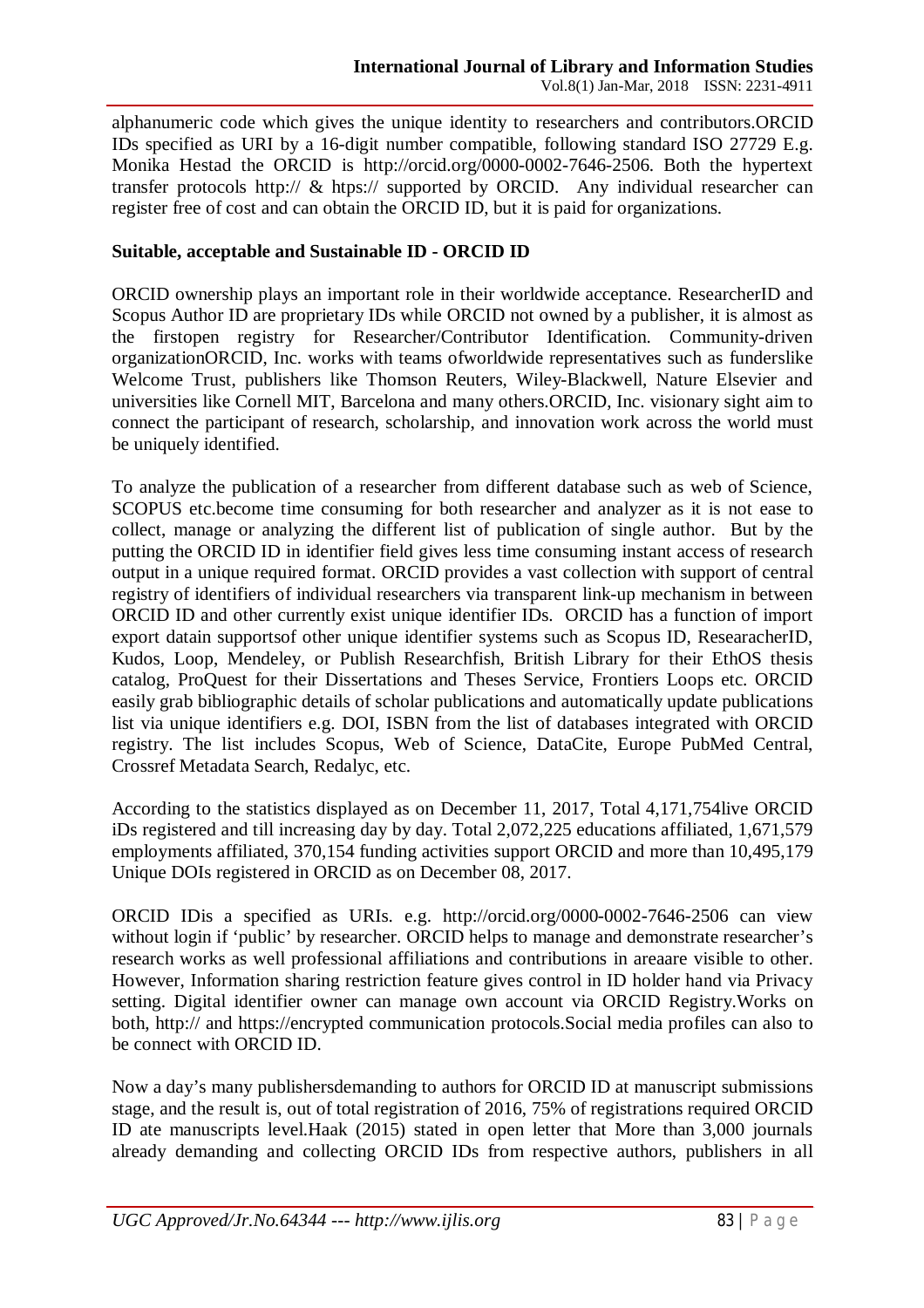major publications while manuscript submission process. Publishers are in the unique position to taking ORCID ID on new heights.

Auto update is one other best feature of ORCID. While submitting the manuscript, the publishers ask to mention the author's ORCID ID. ID holder may grant the approval, Publisher embedded ORCID ID associated data in an article if the article is accepted for publishing.CorssRefgenerate a doi of the published article and publications metadata received from the publisher via the doi, ORCID updated it to respective ID. ORCID Registry updated with the publications information in less than a day without the single key hit by researcher.

Meadows (2017) blogged out the facility to access of Public API (Application Programming Interface) for non register organization members and Member API for to the subscription based organizational members. ORCID registry can connect to their systems and applications via machine-to-machine communication. System or application, using the Public API, local users sign in to your system with their ORCID username and password, get their authenticated ID. They can performsearch in ORCID registry and retrieve public ORCID record in machine readable format JSON or XML.

ORCID concentrated on organization's identifiers to disambiguate institutions in the affiliations section. Data filled up by researchers required employment and education affiliations on the records, included the institution's name and address as well. To avoid institute name ambiguity a unique identifier ORCID take the institute name data from the institute name database Global Research Identifier Database-GRIDwhich provides research organization and academic institute database and Ringgold, both provides institutional identifiers record. ORCID used both to affiliate the institute or organization of individual researchers.

Ambiguity in funder agency may become the insolublebut ORCID focused on this issue too. ORCID collaborates with Crossref to use the Fundref Registry. While adding funding activity to a record, at funding institution's name, a pick-list popup for funding organizations sourced from Fundref-Funder Registry, which has taxonomy more than 5500 global government and private funding organizations.

Most of the journals' peer review process done behind the stage and final article popup to readers. Haak (2014) mention the announcement of ORCID planed for concrete work to structure a working group by the ORCID peer review action in collaboration with F1000Research - Open platform for Research Publishing and CASRAI - Consortia Advancing Standards in Research Administration Information in 2014. After successful outcomesORCID started open peer review process for evaluating the journal article for publication, conference paper, grant proposal and many others, with support of F1000Research in 2015, provides the more transparency to research as well reviewing process. Author can justify their written record and develop more solid revised version of writing.In traditional behind the stage peer review process only author and editor aware about referees role while in this open platform peer review, reviewer get the credit of their peer reviewing efforts. ORCID, CASRAI, F1000Research and other partners of ORCID implement a peer-review citation standard' for collect store and exchange the peer review data on researcher ORCID record. In 2016, ORCID introduce the functions for researchers to access their ORCID account through their institutional registration login.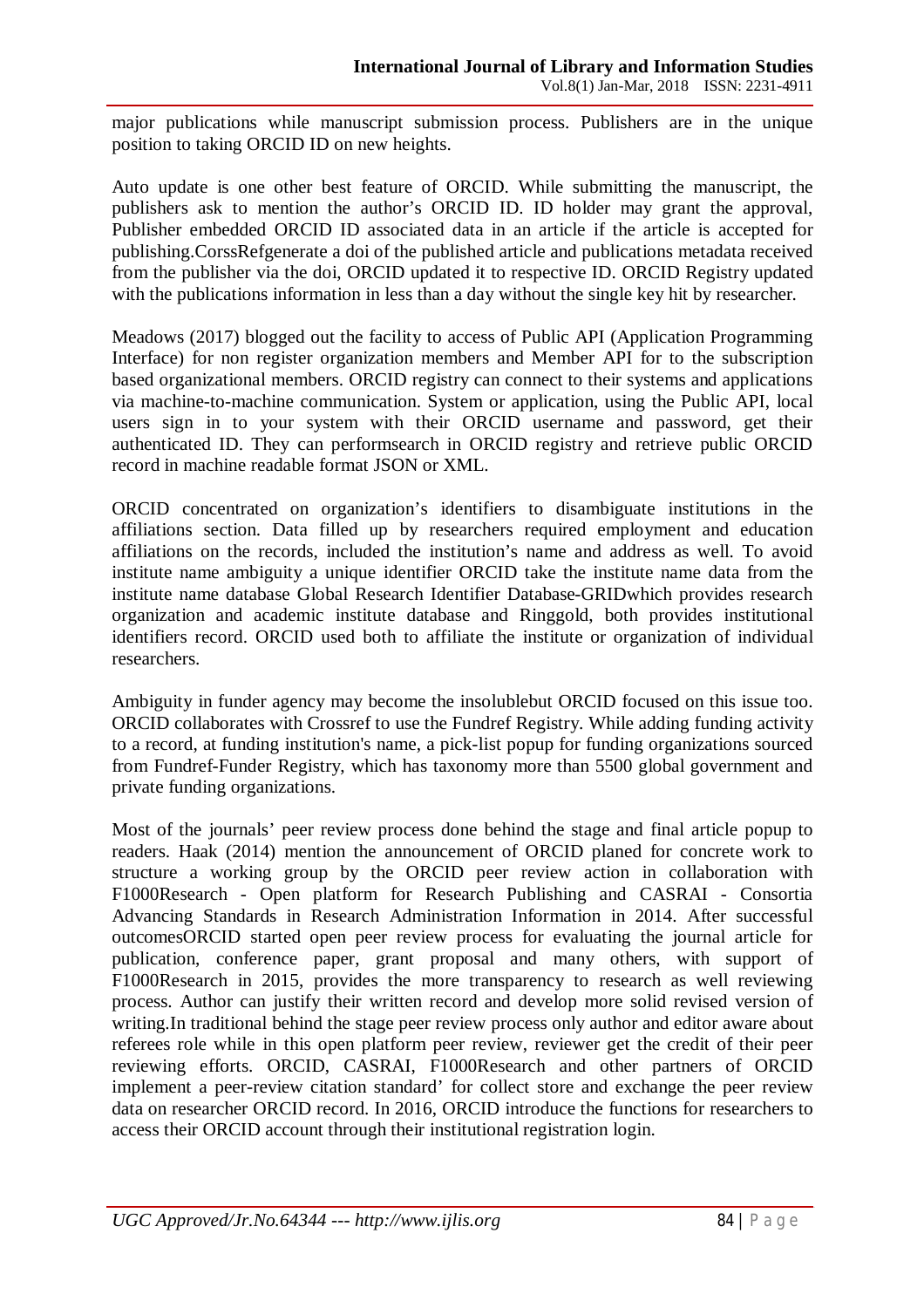Academic institutions and their members can manage, maintain and update their academic reputation by building e-portfolio to automatically update their ORCID record when publishing, by using ORCID iD at submitting stage.More than 25,000 ORCID users have linked their accounts to approximately 725 institutions around the world.

In Openletter ORCID, Incclaimed35 major journals publishers give signatories confirmation. They take initiatives to motivate the community, including researchers, funders for research and research institutions for the adoption of ORCID. The Royal Society, PLOS, eLife, EMBO Press, American Geophysical Union, IEEE, Hindawi, Science journals, Science Open Frontiers, JMIR Publications,GeupoComunicarEdiciones, Military Technical Coueier, The Company of Biologists, Instututo de EstudiosAvanazados - IDEA, Universidad deSantiago de Chile - USACH, Faculty of 1000, Japan Epidemiological Association, Rockefeller University Press, The Journal of Bone & Joint Surgery, Skyfox Publishing, Wiley, Royal Society of Chemistry, Americal Chemical Society Wellcome Open Research, INFORMS, Springer Nature, Journal of IMAB, IOP Publishing, American Physical Society, ActaPaulista de Enfermagem, Neotropical Ichthyology, Nauplius, Neuroscience Bulletin, Social Sciences Academic Press from China and Neural Regeneration Research, make mandatory to all authors who wish to publishing in their journals may have an ORCID iD.

The paid-in services concept implemented by ORCID on consortia based organizational membership. In joint of 5 or more non-profit and/or governmental organizations adopt consortia based membership. Currently 20 consortia are register under this. Consortia, including research institute and government bodies look forward to implementation of ORCID at a national level in developed country.

The Nonprofit Consortium Cineca - Government Consortia, collaborated in Italy under the patronage of the Conference of Italian University Rectors -CRUI and the National Agency for the Evaluation of the University and Research Institutes - ANVUR, represents Ministry of Education, 70 universities, and 4research institutions.

In Australia, Australian Access Federation - AAF is registered as consortia member in 2015, includes various Australian universities. The government's National Health and Medical Research Council - NHMRC and Australian Research Council - ARCencourage all researchers who apply for funding to have an ORCID identifier.In UK, 'JISC UKORCID consortium' of Research Councils UK, makes ORICD identifiermandatory from 2016.Canadian Research Knowledge Network-CRKN take membership in May 1, 2017 and build ORCID-CA, the ORCID consortium in collaboration with 16 Canadian stakeholders and 22 organizations joined the 'ORCID-CA' consortium.

Other consortia membership registered like Big Ten Academic Alliance from United States, National Center for Systems and Services for Research and Studies- CERES from Norway,IT Center for Science Ltd. - CSC From Finland, Denmark's Electronic Research Library - DEFF from Denmark, Digital Science from UK, Elektron VZWfromBelgium, Greater Western Library Alliance – GWLA from United states, Health Research Alliance from United States, Lyrasis from United Sattes, National Chiao Tung University from Taiwan, NorthEast Research Libraries -NERL from United States, Royal Society TeApārangi from New Zealand, SUNET from Sweden, SURFmarket from Netherlands, TechnischeInformationsBibliothek-TIB from Germany, TENET from South Africa are playing the major role in ORCID implementation in respective countries.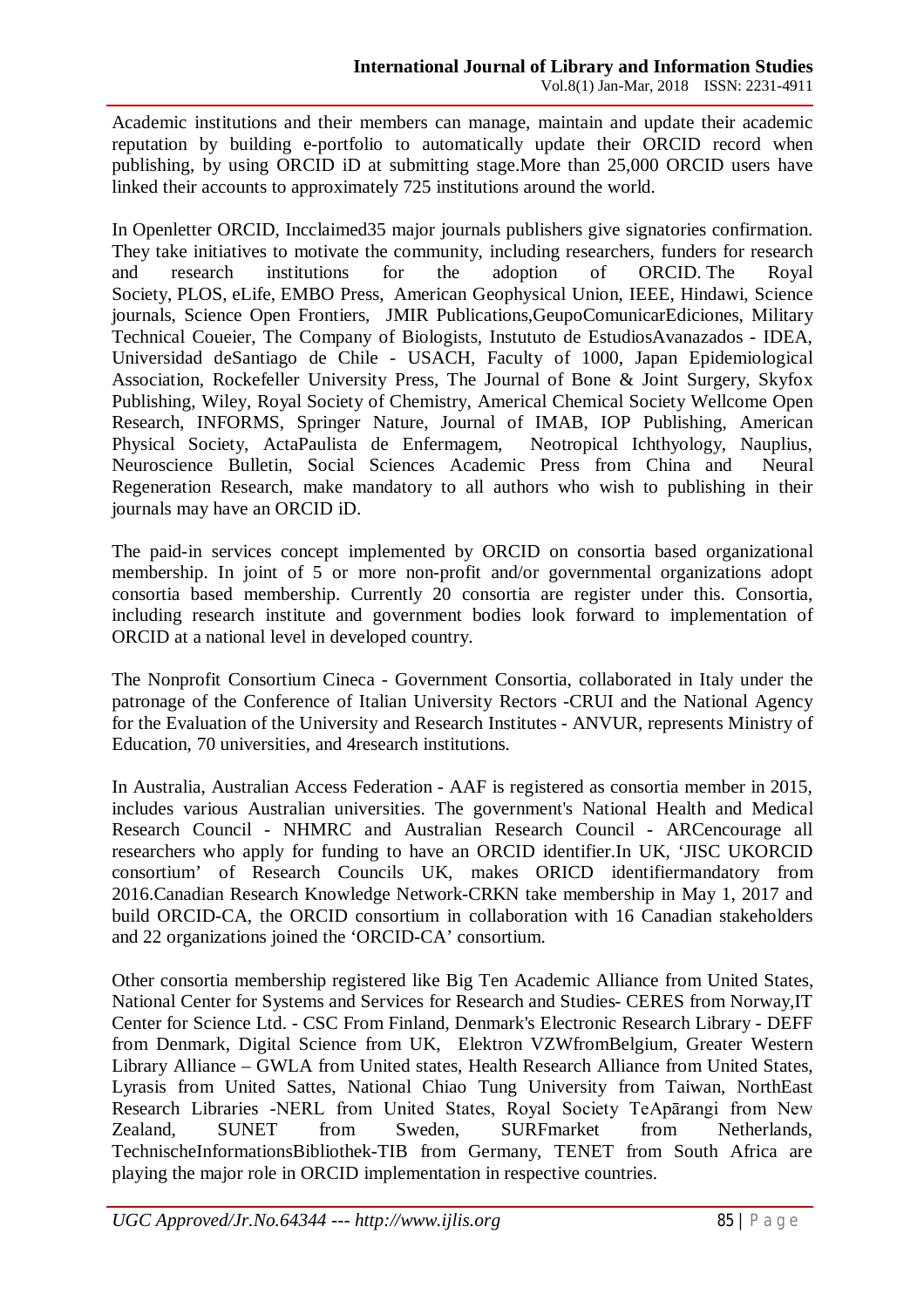In compare of proprietary IDs which link the contribution or publishing published by their respective journal publications, ORCID allows any contributions and works, publication from any publisher. It fulfills their mission statement "open tools that enable transparent and trustworthy connections between researchers, their contributions, and affiliations".



## **Worldwide usage of ORCID map**

As per

the ORCID Annual Report 2016 usage statistics, highest 40% usage noted from Europe while lowest 8% usage from Latin America. Map indicated in developed country ORCID acceptance and usage is higher in compare of developing country. 26% share is of Asian Region in ORCID.

| Sr. No.                                                                                                                                      | <b>Name of Country</b> | <b>Register IDs</b> |
|----------------------------------------------------------------------------------------------------------------------------------------------|------------------------|---------------------|
|                                                                                                                                              | <b>United States</b>   | 2,055,868           |
| $\overline{2}$                                                                                                                               | China                  | 1,011,736           |
| 3                                                                                                                                            | United Kingdom         | 888,478             |
| $\overline{4}$                                                                                                                               | India                  | 666,593             |
| $\overline{5}$                                                                                                                               | Spain                  | 658,542             |
| 6                                                                                                                                            | <b>Brazil</b>          | 563,333             |
| 7                                                                                                                                            | Italy                  | 558,763             |
| 8                                                                                                                                            | Australia              | 402,862             |
| 9                                                                                                                                            | Portugal               | 392,785             |
| 10                                                                                                                                           | Germany                | 391,433             |
| $(\mathbf{C}_{\mathbf{a}}\mathbf{u}_{\mathbf{a}}\mathbf{a})$ . $\mathbf{\Omega}\mathbf{D}\mathbf{\Gamma}\mathbf{\Pi}$<br>$2016$ Annual Donom |                        |                     |

#### **Worldwide IDs of ORCID ID**

**(Source : ORCID, 2016, Annual Report)**

United States is on the top with 2,055,868 records and India is in on the 4th number in worldwide. China is on the top with 1,011,736 users in Asian Region as in Asian region only the China adopting ORCID consortia. With of ORCID registry India is on the  $4<sup>th</sup>$  number. In India individual users separately registration put India on the  $4<sup>th</sup>$  in the list 666,593 records but not any consortia formed for ORCID. On the base of mail communication there is not any India organization membership register with ORCID with the headquarter place in India. Howe ever the website analytics report shows 40,000 to 50,000 individual users accessing in India, hence India is in the top 5 in ORCID nation wise user statistics chart. (Mail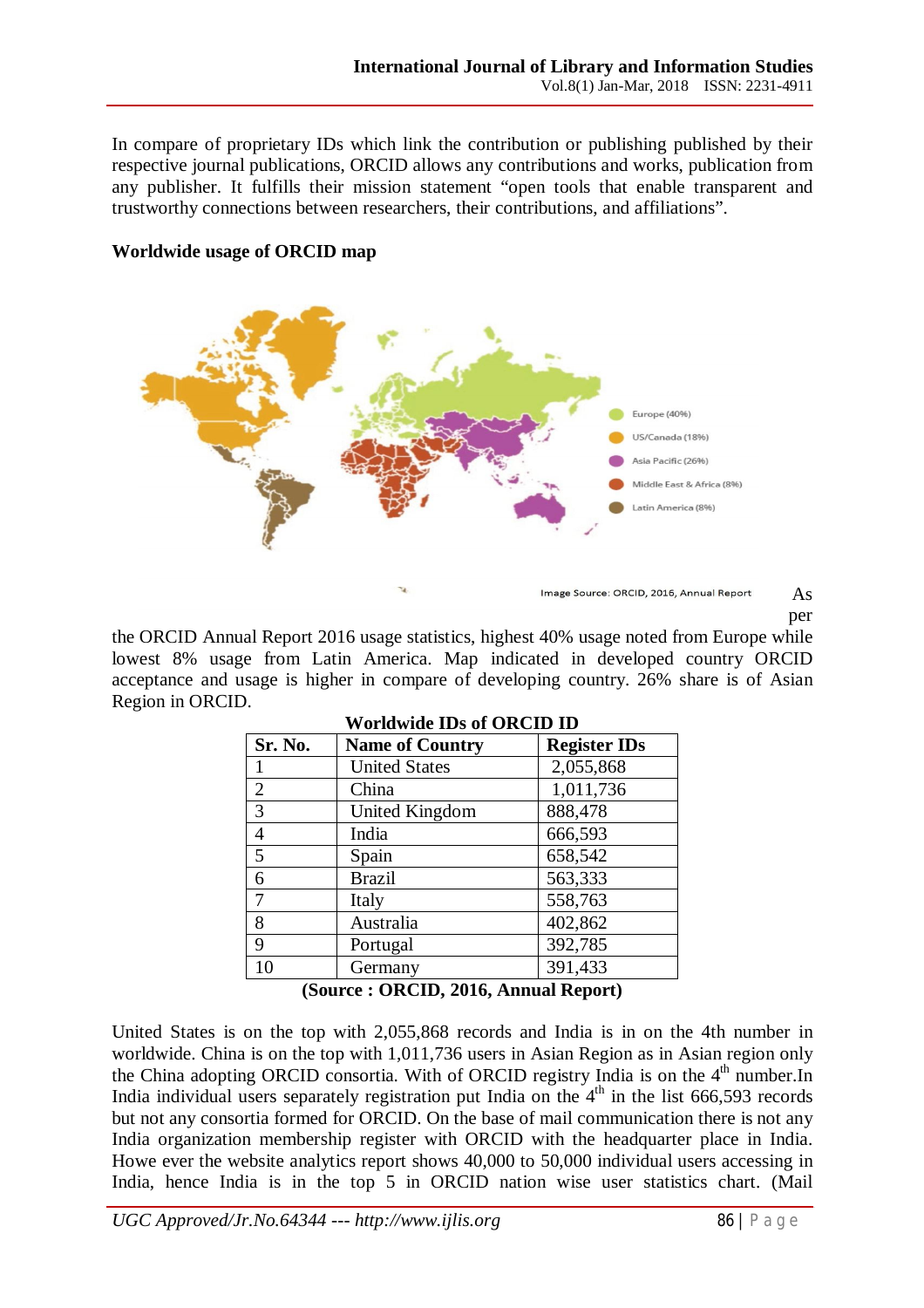Communication dated December 15, 2017). It shows,ORCID is not widely picked up in India.

## **Conclusions**

Unique researcher identifiers is the solutions of Complex issue 'ambiguity in author name', with positive side effects such as measurable efficient improvements reordered and benefits increasing steadily after implementation of unique author identifiers, especially in data quality, publications management, citation analysis, reporting to funders.

Unique author identifiers ensure researcher that the publications and outputs are precisely recognized, and become useful is newresearch for publishing, analyzing accessing, citing as well to past research. Developing country funding agencies required to take initiatives in way to implementing and integrating their funding system with open unique identifier ORCID. Government, funding agencies such as University Grants Commission - UGC, private research fund provides, educations organizations, information research centers such as INFLIBNET required to take strong steps toward implementing and adopting the unique author identifierORCID ID. It should become indispensable necessityfor recruitment of researcher and funding of research project by analyze the track of research work flow of individual or institutes.ORCID will helpful to researchers, scientists, scholars, teachers to produce their research activity and progress via single one click for performance measurement in career advancement.

Any researcher according to their requirement may need to sign up for ORCID ID and even can go for all three ResearcherID and Scopus Author ID and ORCID. It is easy to link-up the works by interconnecting the differ identifiers. Automatic data transfer of publications action based on computerized transformation gives any time worldwide access of the complete and most accurate data of researcher activity.

- 1. Cals, J. W., &Kotz, D. (2008). Researcher identification: the right needle in the haystack. The Lancet, 371(9631), 2152-2153. doi:10.1016/s0140-6736(08)60931-9
- 2. Fenner, M. (2011).Author Identifier Overview.LIBREAS. Library Ideas # 18: Wissenschaftskommunikation Und Wissensorganisation, 24–29.
- 3. Garfield, E. (1969). British Quest for Uniqueness versus American Egocentrism.Nature, 223(5207), 763-763.doi:10.1038/223763b0
- 4. Garfield, E. (1981). Whats in a surname? Naturwissenschaften, 68(10), 519-520. doi:10.1007/bf0036537
- 5. Gasparyan, A. Y., Akazhanov, N. A., Voronov, A. A., &Kitas, G. D. (2014). Systematic and Open Identification of Researchers and Authors: Focus on Open Researcher and Contributor ID. Journal of Korean Medical Science, 29(11), 1453. doi:10.3346/jkms.2014.29.11.1453
- 6. Haak, L. (2014, April 08). ORCID and CASRAI: Acknowledging Peer Review Activities. Retrieved December 15, 2017, from https://orcid.org/blog/2014/04/08/orcid-and-casrai-acknowledging-peer-reviewactivities